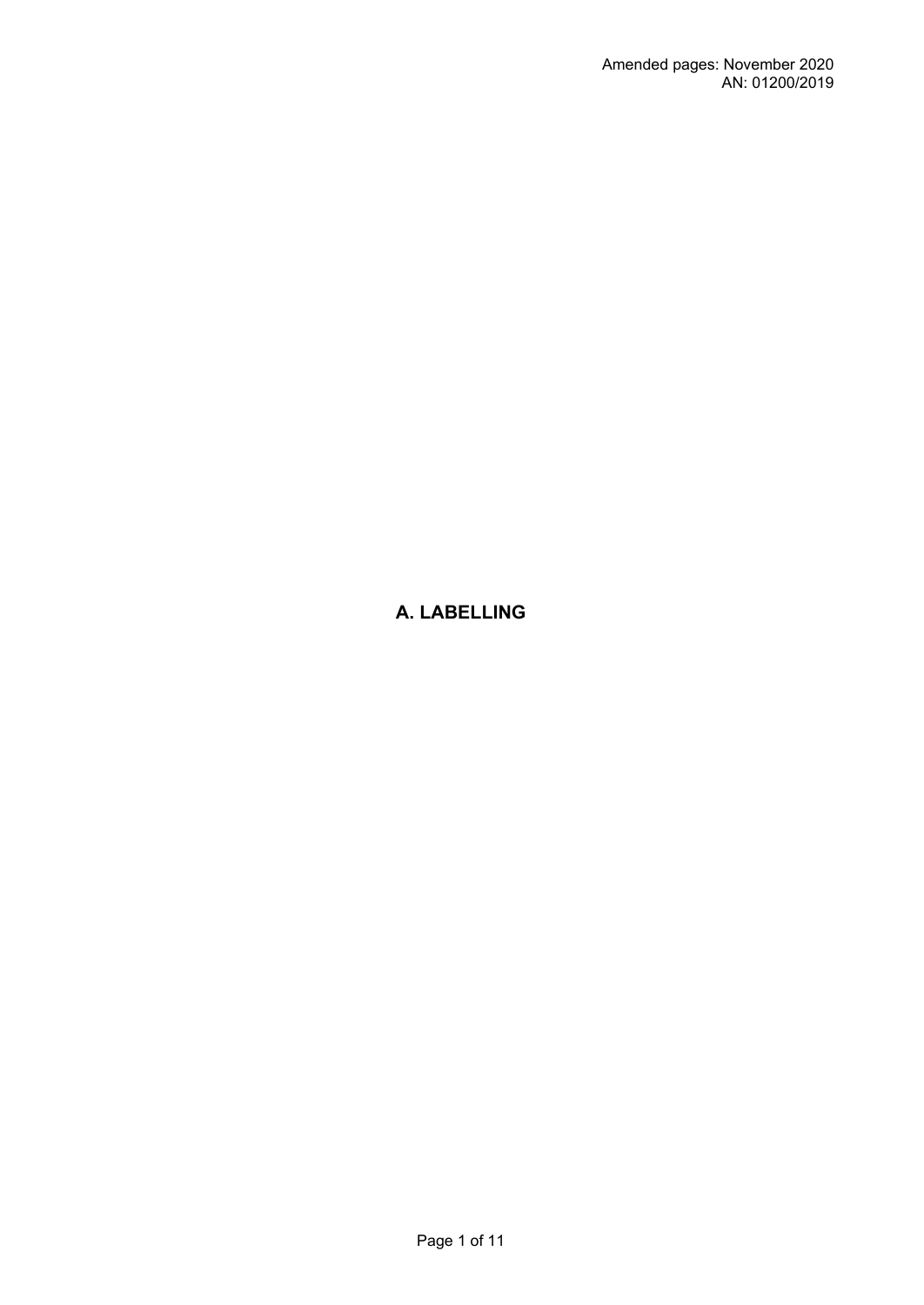## **PARTICULARS TO APPEAR ON THE OUTER AND IMMEDIATE PACKAGE**

**{Carton/Label for 200 ml, 1 L, 2.5 L and 5 L bottle}**

### **1. NAME OF THE VETERINARY MEDICINAL PRODUCT**

Dycoxan 2.5 mg/ml Oral Suspension for sheep and cattle. Diclazuril

### **2. STATEMENT OF ACTIVE SUBSTANCES**

1ML contains Diclazuril 2.5 mg

### **3. PHARMACEUTICAL FORM**

Oral suspension

### **4. PACKAGE SIZE**

200 ml 1 L 2.5 L 5 L

### **5. TARGET SPECIES**

Sheep (Lambs) and Cattle (Calves)

### **6. INDICATION(S)**

#### For OTC products:

In Sheep (lambs):

Prevention of clinical signs of coccidiosis caused by Eimeria crandallis and Eimeria ovinoidalis sensitive to diclazuril.

In Cattle (calves):

Prevention of clinical signs of coccidiosis caused by Eimeria bovis and Eimeria zuernii sensitive to diclazuril.

### **7. METHOD AND ROUTE(S) OF ADMINISTRATION**

For oral use.

Read the package leaflet before use.

1 mg diclazuril per kg bodyweight (equivalent to 1 ml of the oral suspension per 2.5 kg bodyweight) as a single oral administration.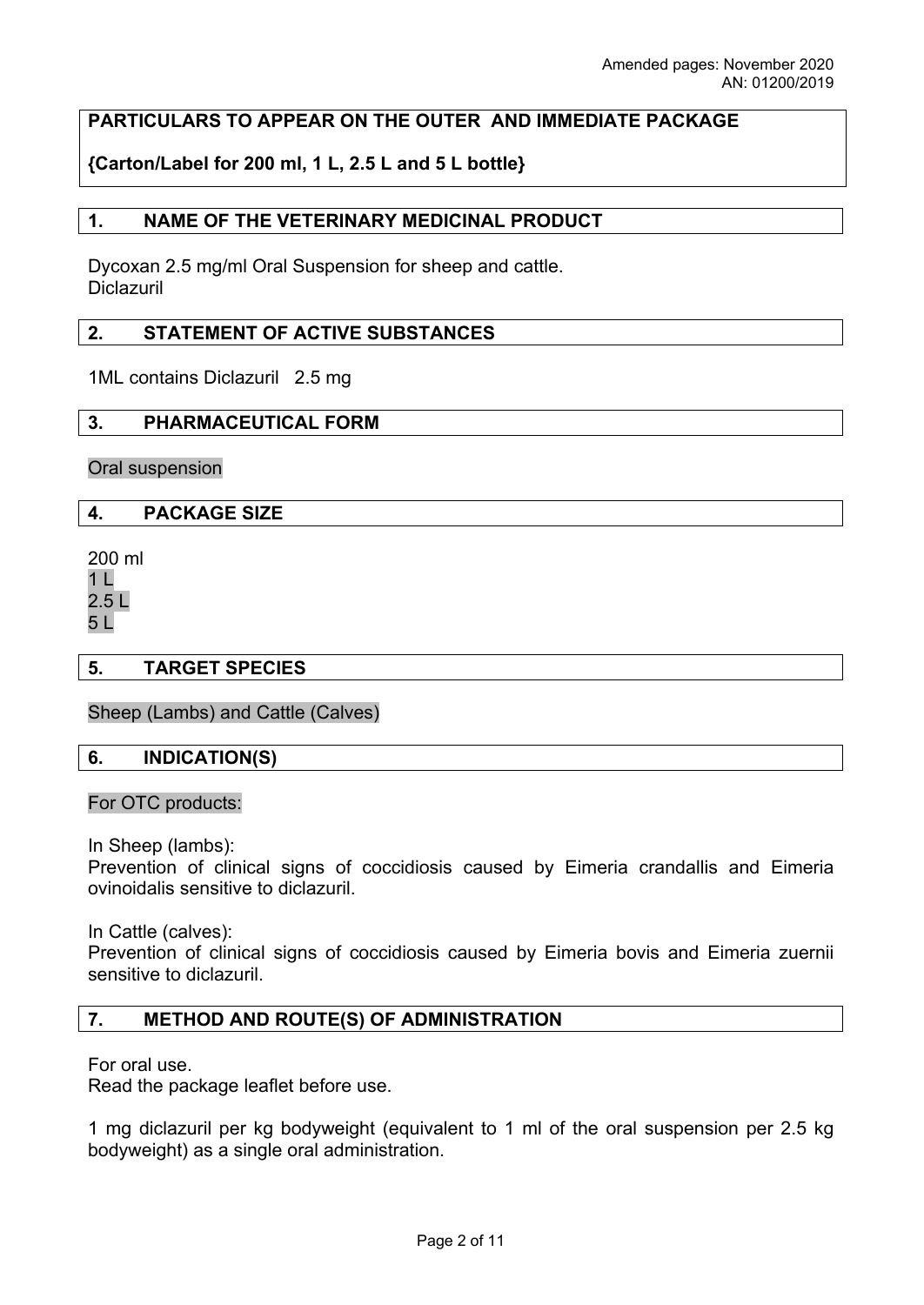Lambs:

A single oral administration of 1 mg diclazuril per kg bodyweight or 1 ml the product oral suspension per 2.5 kg bodyweight at about 4-6 weeks of age at the time that coccidiosis can normally be expected on the farm.

Under conditions of high infection pressure, a second treatment may be indicated about 3 weeks after the first dosing.

Calves:

A single administration of 1 mg diclazuril per kg bodyweight or 1 ml the product oral suspension per 2.5 kg bodyweight, administered as a single dose, 14 days after moving into a potentially high risk environment.

To ensure the correct dosage, bodyweight should be determined as accurately as possible.

Method of administration

Shake well before use.

The product oral suspension should be administered with a drenching gun. Appropriate drenching equipment should be used to allow accurate dosing. This is particularly important when administering small volumes.

### **DOSAGE GUIDE**:

| <b>Bodyweight</b>  | <b>Dose Volume</b> |
|--------------------|--------------------|
| (Lambs and Calves) | 1 mg/kg            |
| $5.0$ kg           | 2 <sub>m</sub>     |
| 7.5 kg             | 3 <sub>ml</sub>    |
| 10.0 kg            | 4 ml               |
| 12.5 kg            | 5 <sub>m</sub>     |
| 15.0 kg            | 6 ml               |
| 20.0 kg            | 8 ml               |
| 25.0 kg            | $10 \mathrm{m}$    |
| 50.0 kg            | 20 ml              |
| 75.0 kg            | 30 ml              |
| 100.0 kg           | 40 ml              |
| 150.0 kg           | 60 ml              |
| 175.0 kg           | 70 ml              |
| 200.0 kg           | 80 ml              |

If animals are to be treated collectively rather than individually, they should be grouped according to their bodyweight and dosed accordingly, in order to avoid under- or overdosing.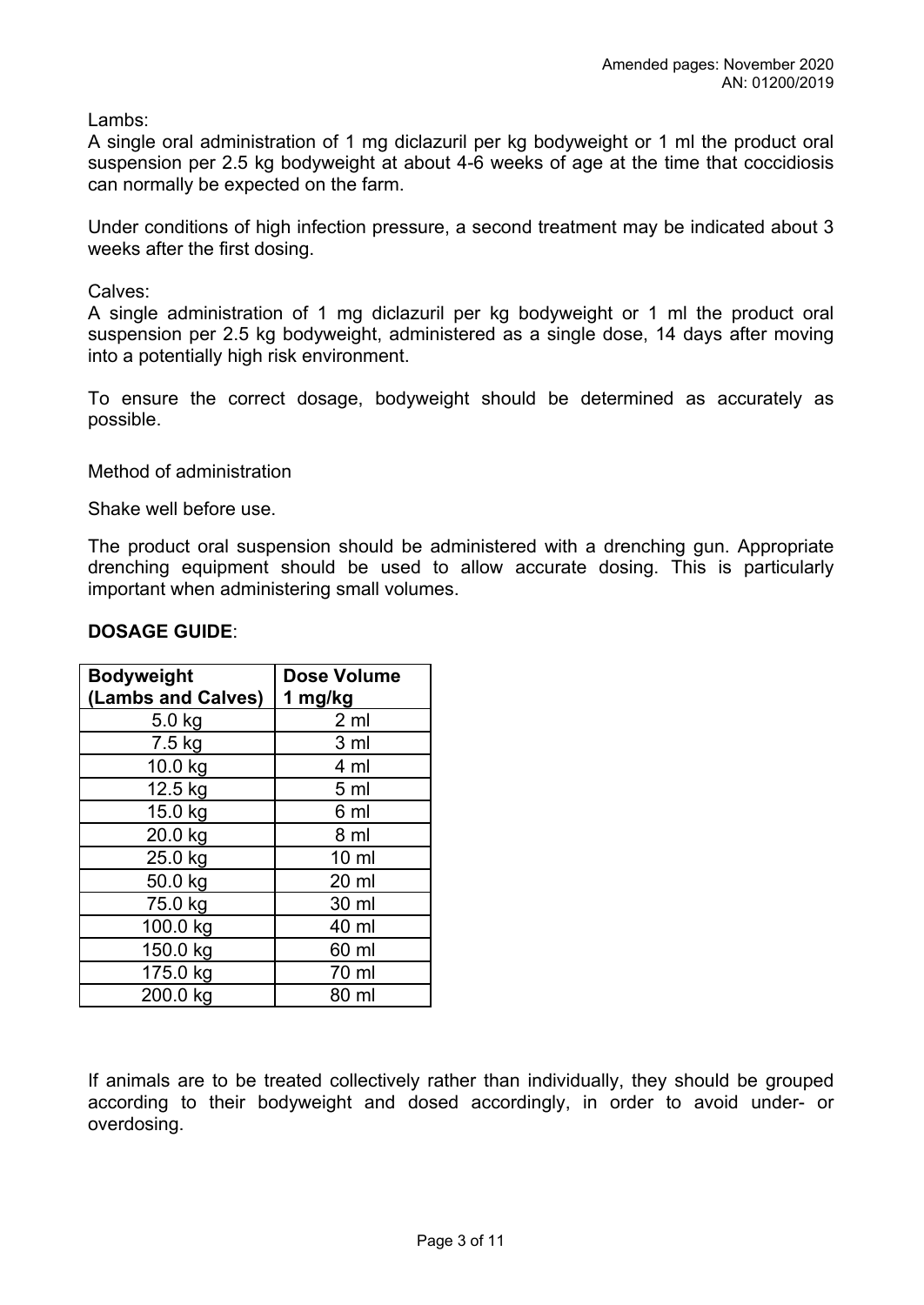If a satisfactory response is not observed, then further advice should be sought from your veterinary surgeon and the cause of the condition should be reviewed. It is good practice to ensure the cleanliness of calf housing.

### **8. WITHDRAWAL PERIOD(S)**

### **Withdrawal period**:

Meat and offal: Sheep (lambs): zero days Cattle (calves): zero days

## **9. SPECIAL WARNING(S), IF NECESSARY**

Read the package leaflet before use.

### **10. EXPIRY DATE**

EXP {month/year} Once opened use within 6 months Once opened use by:

### **11. SPECIAL STORAGE CONDITIONS**

### **12. SPECIAL PRECAUTIONS FOR THE DISPOSAL OF UNUSED PRODUCTS OR WASTE MATERIALS, IF ANY**

Disposal: read package leaflet.

### **13. THE WORDS "FOR ANIMAL TREATMENT ONLY" AND CONDITIONS OR RESTRICTIONS REGARDING SUPPLY AND USE, IF APPLICABLE**

For animal treatment only.

## **14. THE WORDS "KEEP OUT OF THE SIGHT AND REACH OF CHILDREN"**

Keep out of the sight and reach of children.

### **15. NAME AND ADDRESS OF THE MARKETING AUTHORISATION HOLDER**

Marketing authorisation holder and manufacturer responsible for batch release: Chanelle Pharmaceuticals Manufacturing Ltd., Loughrea, Co. Galway, Ireland.

### **16. MARKETING AUTHORISATION NUMBER(S)**

Vm 08749/4085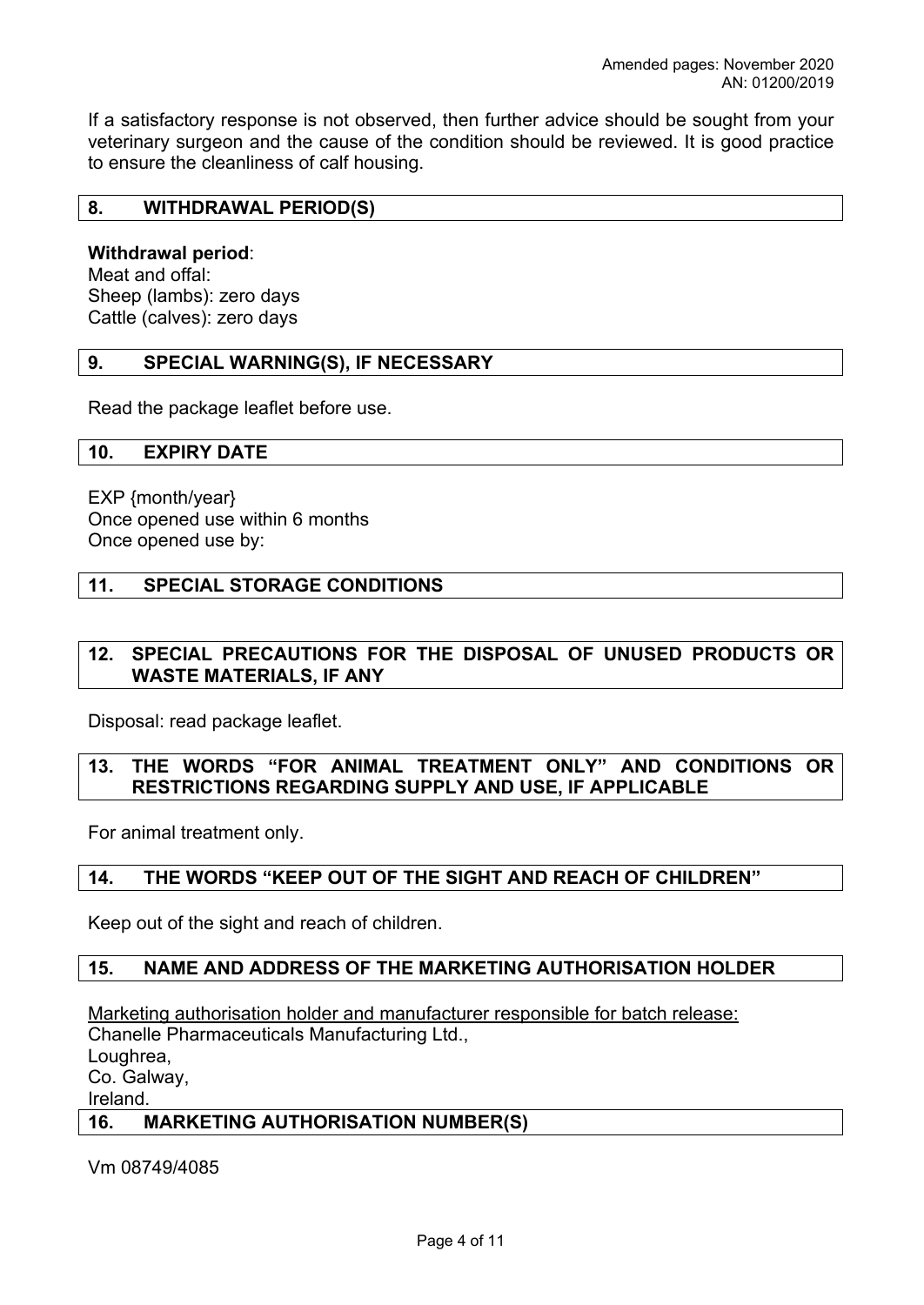# **17. MANUFACTURER'S BATCH NUMBER**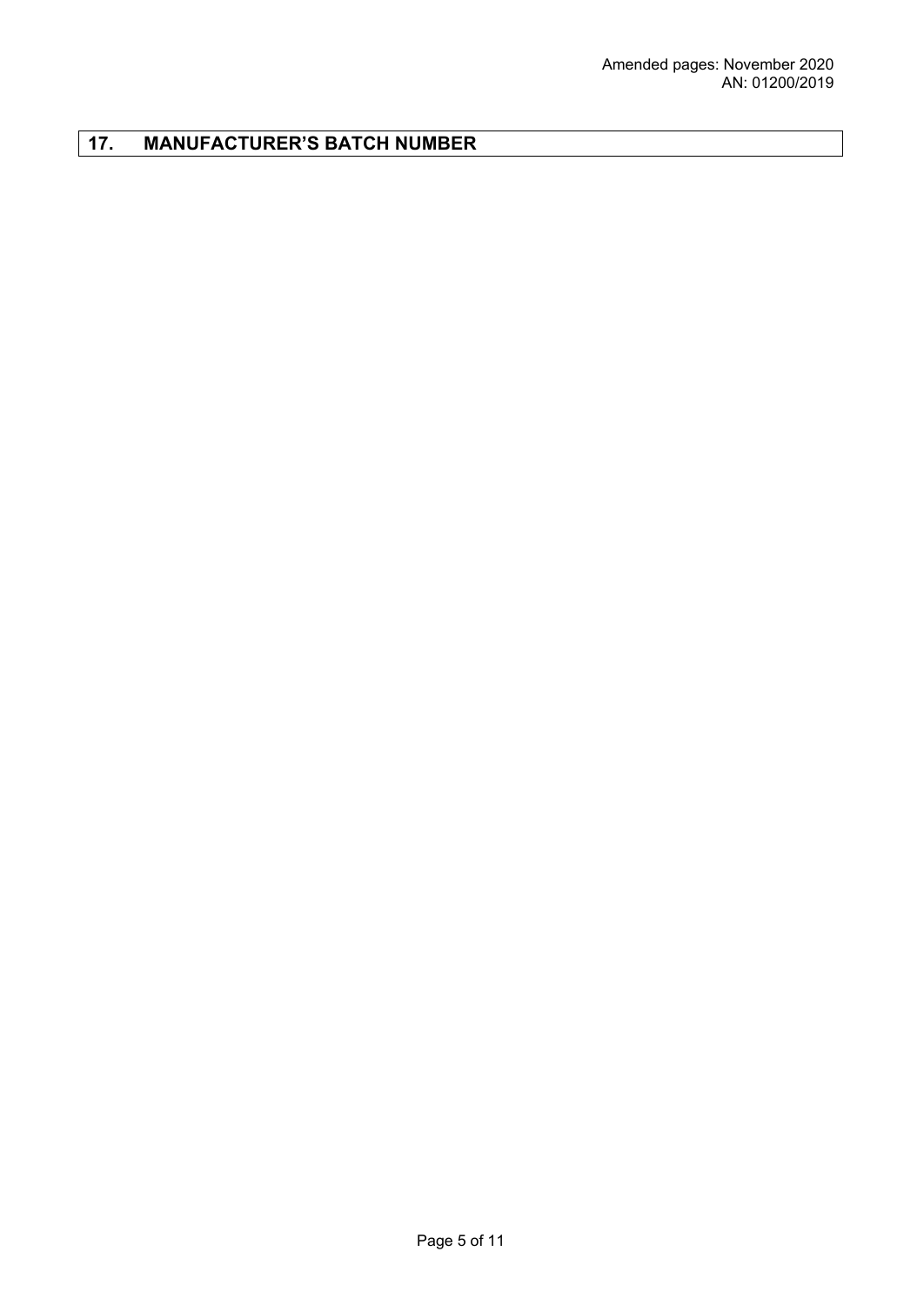# **B. PACKAGE LEAFLET**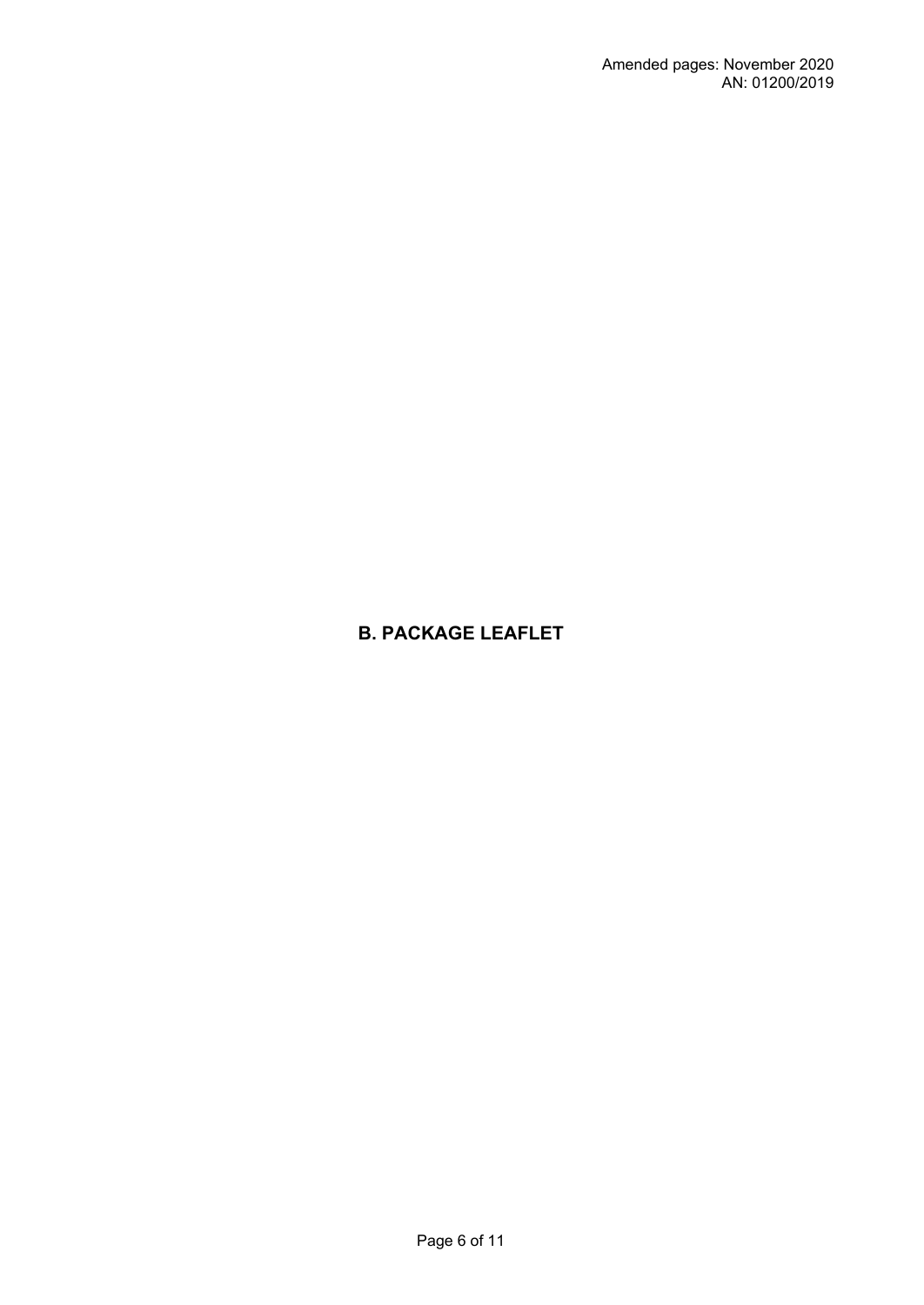## **PACKAGE LEAFLET: Dycoxan 2.5 mg/ml Oral Suspension for sheep and cattle**

## **1. NAME AND ADDRESS OF THE MARKETING AUTHORISATION HOLDER AND OF THE MANUFACTURING AUTHORISATION HOLDER RESPONSIBLE FOR BATCH RELEASE, IF DIFFERENT**

Marketing authorisation holder and manufacturer responsible for batch release: Chanelle Pharmaceuticals Manufacturing Ltd., Loughrea, Co. Galway, Ireland.

# **2. NAME OF THE VETERINARY MEDICINAL PRODUCT**

Dycoxan 2.5 mg/ml Oral Suspension for sheep and cattle **Diclazuril** 

# **3. STATEMENT OF THE ACTIVE SUBSTANCE(S) AND OTHER INGREDIENT(S)**

Oral suspension. White to off-white suspension

1ml contains **Active substance:** Diclazuril 2.5 mg

# **Preservatives**

Methyl Parahydroxybenzoate (E218) 1.8 mg Propyl Parahydroxybenzoate 0.2 mg Oral suspension

# **4. INDICATION(S)**

Lambs: Prevention of clinical signs of coccidial infestations in lambs caused by *Eimeria crandallis* and *Eimeria ovinoidalis* sensitive to diclazuril.

Calves:

Prevention of clinical signs of coccidiosis caused by *Eimeria bovis* and *Eimeria zuernii* sensitive to diclazuril*.*

# **5. CONTRAINDICATIONS**

Do not use in cases of hypersensitivity to the active substance or to any of the excipients.

# **6. ADVERSE REACTIONS**

In very rare cases, side effects linked to gastrointestinal disorders such as diarrhea, lethargy and / or neurological disorders (agitation, decubitus, paresis) have been noticed.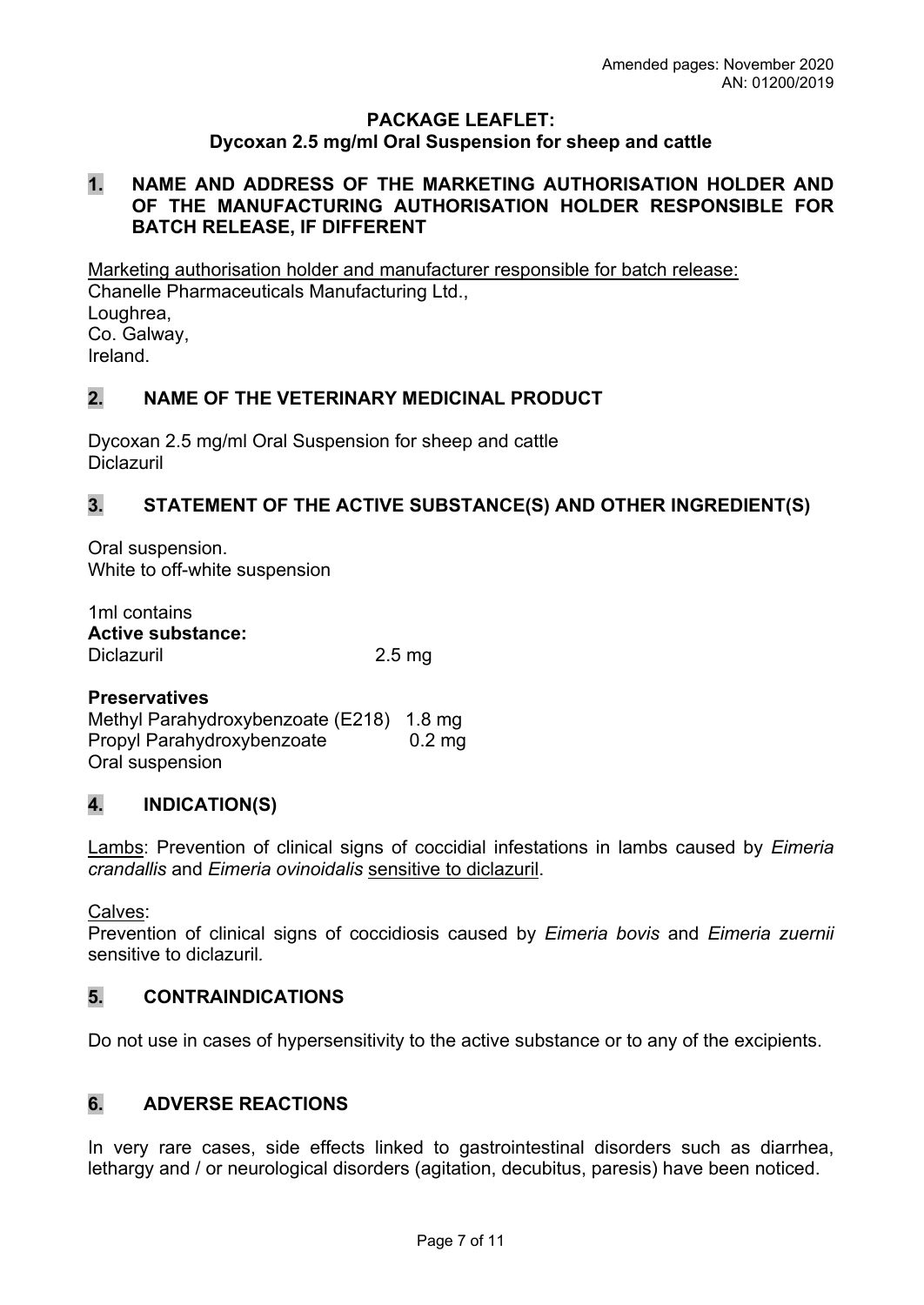Some treated animals may show signs of clinical disease (diarrhea), even if the excretion of oocysts is reduced to a very low level.

In very rare cases, adverse events involving gastrointestinal disorders (such as diarrhoea, with possible presence of blood), lethargy and/or neurological troubles (agitation, recumbency, paresis...) have been reported. Some treated animals may show signs of clinical disease (diarrhoea) even though oocyst excretion is reduced to a very low level. The frequency of adverse reactions is defined using the following convention:

- very common (more than 1 in 10 animals treated displaying adverse reaction(s))
- common (more than 1 but less than 10 animals in 100 animals treated)
- uncommon (more than 1 but less than 10 animals in 1,000 animals treated)
- rare (more than 1 but less than 10 animals in 10,000 animals treated)
- very rare (less than 1 animal in 10,000 animals treated, including isolated reports)

If you notice any serious effects or other effects not mentioned in this package leaflet, please inform your veterinary surgeon.

# **7. TARGET SPECIES**

Sheep (lambs) and cattle (calves)

## **8. DOSAGE FOR EACH SPECIES, ROUTE(S) AND METHOD OF ADMINISTRATION**

For oral use only.

1 mg diclazuril per kg bodyweight (equivalent to 1 ml of the oral suspension per 2.5 kg bodyweight) as a single oral administration.

Lambs:

A single oral administration of 1 mg diclazuril per kg bodyweight or 1 ml the product oral suspension per 2.5 kg bodyweight at about 4-6 weeks of age at the time that coccidiosis can normally be expected on the farm.

Under conditions of high infection pressure, a second treatment may be indicated about 3 weeks after the first dosing.

Calves:

A single administration of 1 mg diclazuril per kg bodyweight or 1 ml the product oral suspension per 2.5 kg bodyweight, administered as a single dose, 14 days after moving into a potentially high risk environment.

To ensure the correct dosage, bodyweight should be determined as accurately as possible.

## **DOSAGE GUIDE**: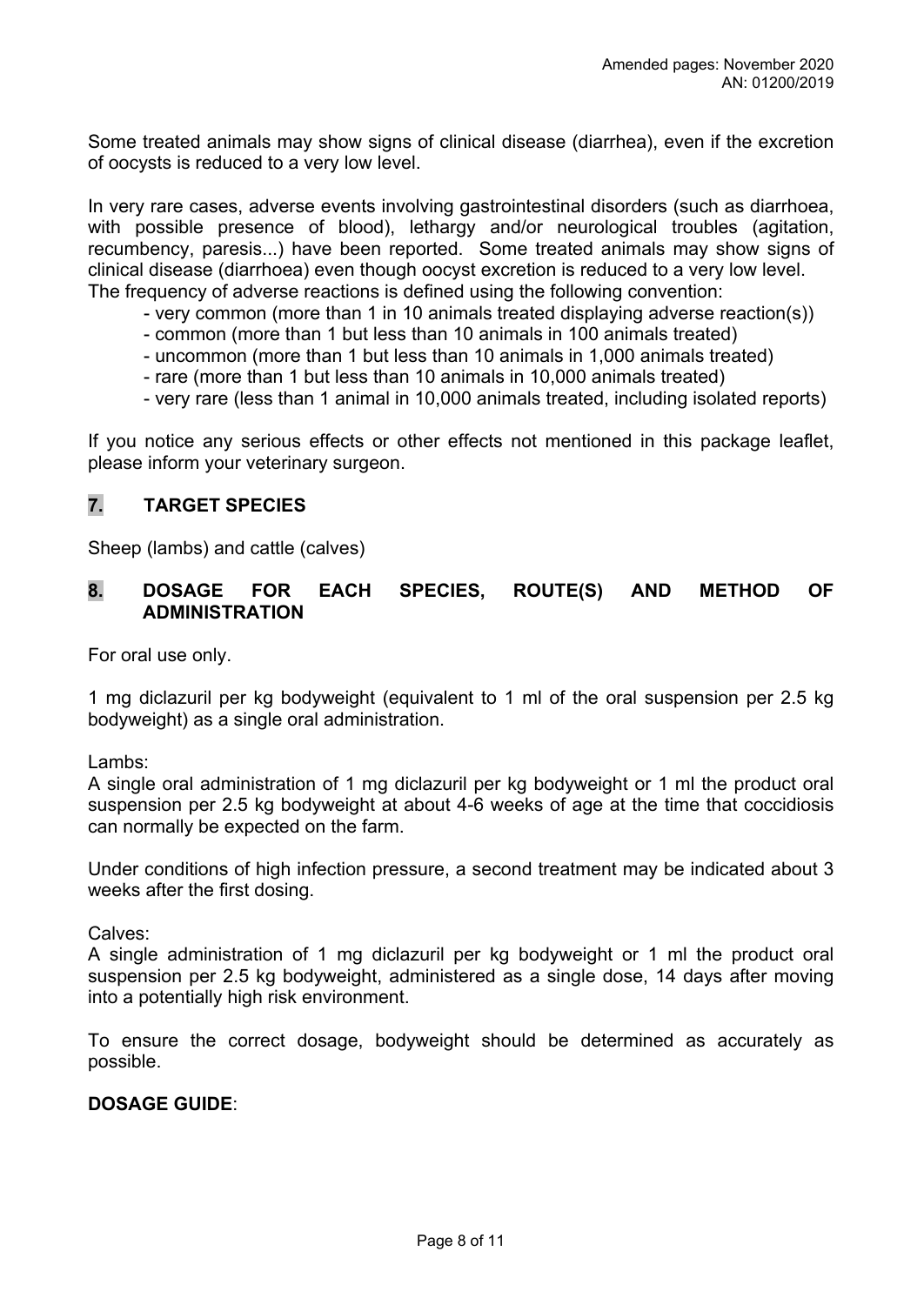| <b>Bodyweight</b>  | <b>Dose Volume</b> |
|--------------------|--------------------|
| (Lambs and Calves) | 1 mg/kg            |
| 5.0 kg             | 2 <sub>m</sub>     |
| 7.5 kg             | 3 <sub>ml</sub>    |
| 10.0 kg            | 4 ml               |
| 12.5 kg            | 5 <sub>ml</sub>    |
| 15.0 kg            | 6 ml               |
| 20.0 kg            | 8 ml               |
| 25.0 kg            | $10 \mathrm{m}$    |
| 50.0 kg            | 20 ml              |
| 75.0 kg            | 30 ml              |
| 100.0 kg           | 40 ml              |
| 150.0 kg           | 60 ml              |
| 175.0 kg           | 70 ml              |
| 200.0 kg           | 80 ml              |

If animals are to be treated collectively rather than individually, they should be grouped according to their bodyweight and dosed accordingly, in order to avoid under- or overdosing.

If a satisfactory response is not observed, then further advice should be sought from your veterinary surgeon and the cause of the condition should be reviewed. It is good practice to ensure the cleanliness of calf housing.

## **Method of administration**

Shake well before use.

The product oral suspension should be administered with a drenching gun. Appropriate drenching equipment should be used to allow accurate dosing. This is particularly important when administering small volumes.

# **9. ADVICE ON CORRECT ADMINISTRATION**

See point 8.

# **10. WITHDRAWAL PERIOD(S)**

Meat and offal: Sheep (lambs): zero days Cattle (calves): zero days

# **11. SPECIAL STORAGE PRECAUTIONS**

Keep out of the sight and reach of children.

This veterinary medicinal product does not require any special storage conditions. Do not use after the expiry date (EXP) stated on the carton/bottle.

The expiry date refers to the last day of that month.

Shelf-life after first opening the immediate packaging: 6 months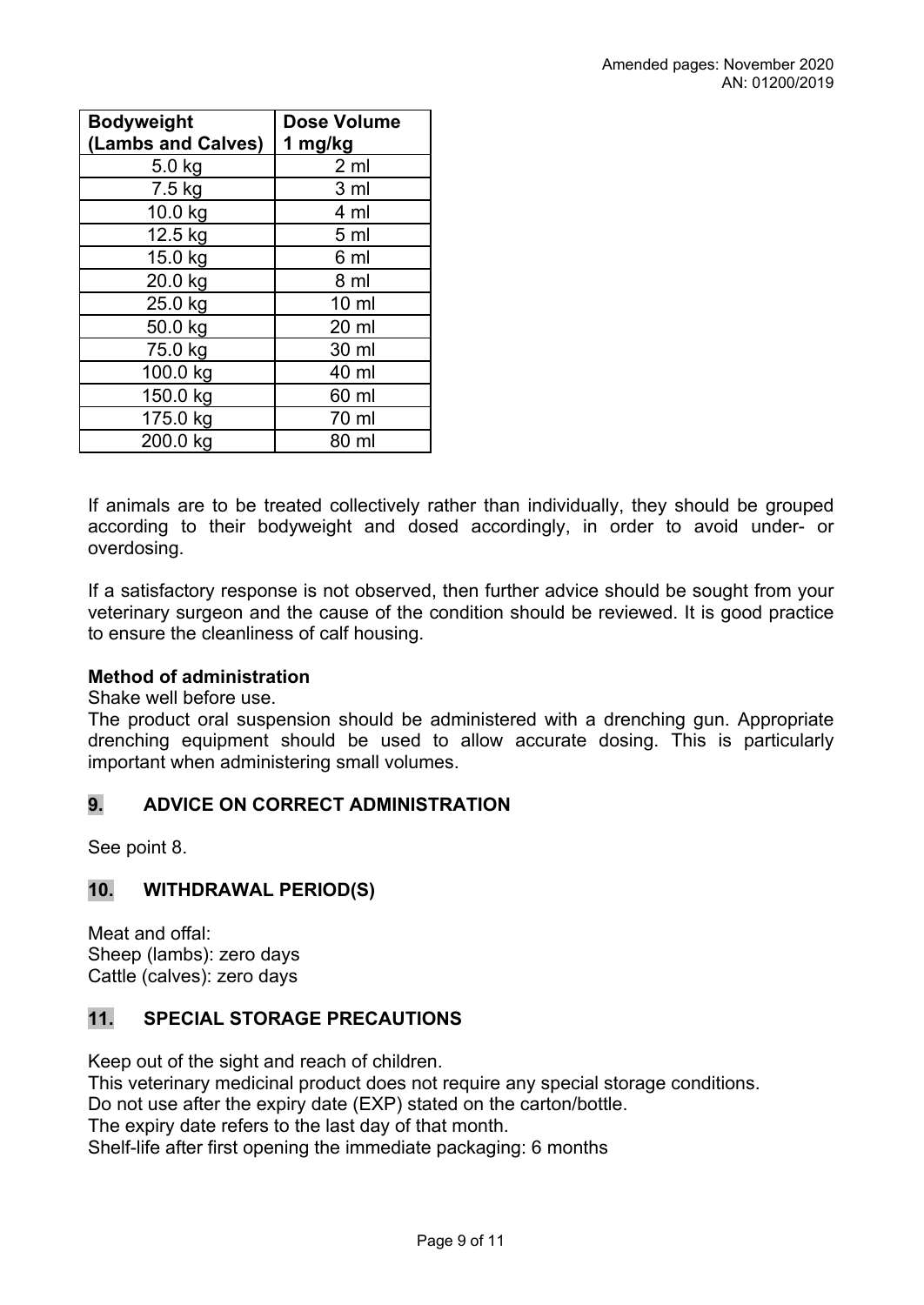## **12. SPECIAL WARNING(S)**

#### Special warnings for each target species

Avoid under-dosing, which may be due to underestimation of body weight, misadministration of the product or lack of calibration of the dosing device (if any). It is recommended to treat all lambs of the flock and all calves in a pen. This will contribute to reduce the infection pressure and assure a better epidemiological control of the coccidiosis infection.

If there is no recent and confirmed history of clinical coccidiosis, the presence of coccidia in the flock or herd should be confirmed by faecal sampling prior to treatment.

In certain cases, only a transient reduction of oocyst shedding may be achieved. Suspected clinical cases of resistance to anticoccidials should be further investigated and where evidence strongly suggest resistance to a particular antiprotozoal, an anticoccidial belonging to another pharmacological class and having a different mode of action should be used.

#### **Lambs**

On rare occasions, in highly susceptible lambs e.g. where they have been housed for long periods of time before being turned out onto heavily contaminated pasture, a severe scour has been seen shortly after dosing. In such cases, fluid therapy is essential.

#### **Calves**

Clinical coccidiosis generally occurs late in the parasite's life cycle after most of the damage to the calf's intestine has already been done. This severely damaged intestine can easily be infected by secondary bacteria and/or other agents. In cases of acute clinical coccidiosis treated with the product, fluid therapy is essential. Symptoms of clinical disease may remain obvious in some calves treated with the product, even though oocyst excretion is reduced to a very low level, and overall prevalence of diarrhoea is decreased.

Frequent and repeated use of antiprotozoals may lead to the development of resistance in the target parasite.

The preferred timing of treatment is directed by the known epidemiology of *Eimeria* spp.

Coccidiosis is an indicator of insufficient hygiene in the flock/pen. It is recommended to improve hygiene and to treat all lambs in the flock and all calves in a pen.

Special precautions to be taken by the person administering the veterinary medicinal product to animals Wash hands after use.

Use during pregnancy and lactation: Not applicable

Overdose (symptoms, emergency procedures, antidotes),